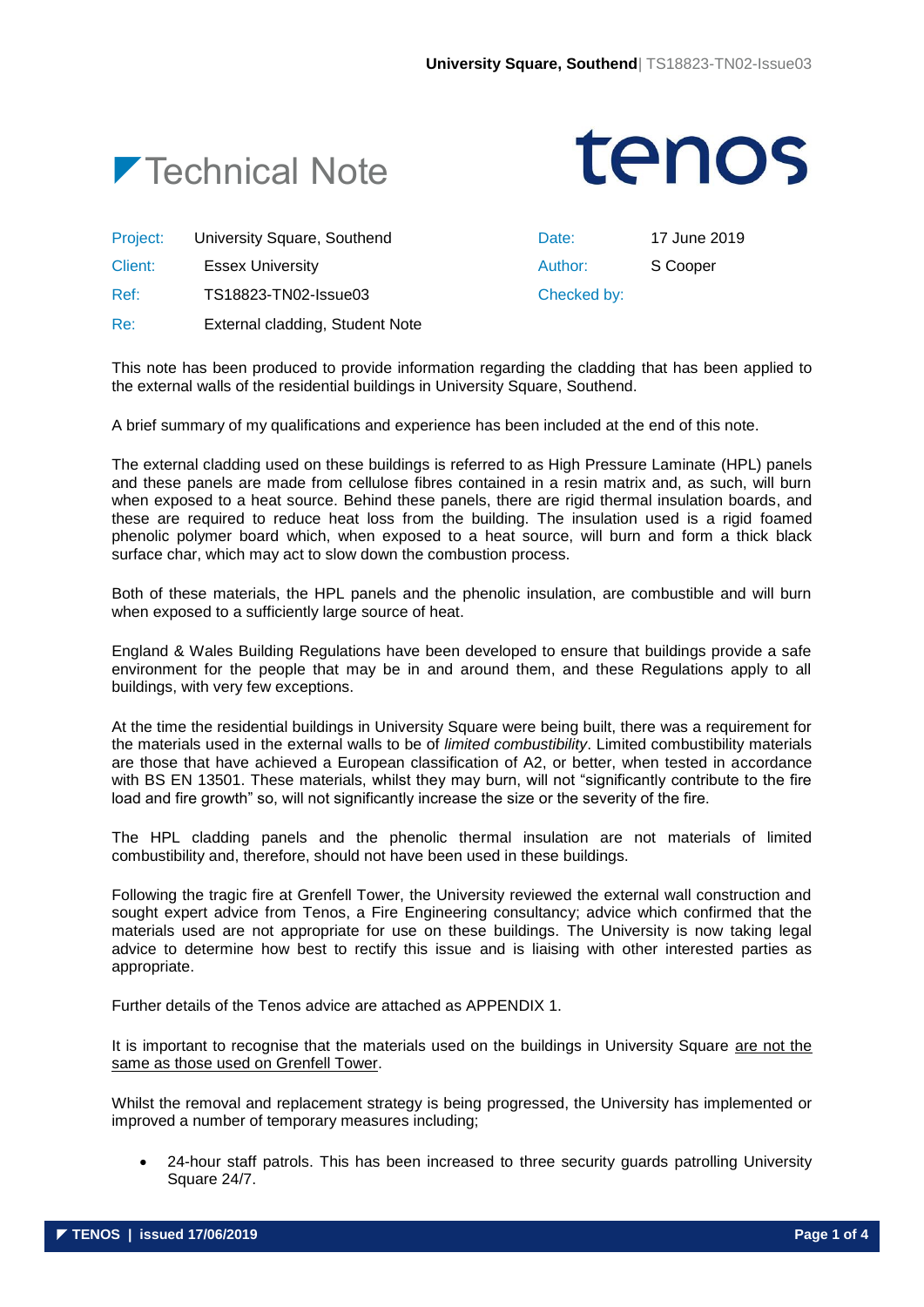- Building evacuation strategies have been reviewed and the University does not operate a "stay put" policy.
- Increased frequency of fire evacuation drills.
- Additional testing of portable electrical appliances.
- Implementation of works and improvement programmes relating to fire doors andfire compartmentation.

These measures, as well as the overall fire safety arrangements, have been reviewed by Essex County Fire & Rescue Service, which has confirmed that these arrangements are adequate and that the buildings are safe to occupy as normal.

In summary then, the external walls of the student accommodation buildings contain materials that did not, and do not, meet the rigorous requirements of the Building Regulations. These materials, however, are not the same as those used on Grenfell Tower.

The University are working towards agreeing a strategy for the replacement of these materials, but, until that work has been completed, the temporary fire safety measures listed above will remain in place. In the meantime, Essex County Fire & Rescue Service has confirmed that the buildings are safe to occupy.

If you have any queries or concerns arising from this note, or any other related matter, please address them to [directorofestates@essex.ac.uk.](mailto:directorofestates@essex.ac.uk)

If you see anything that causes you concern regarding fire safety in or around the buildings, please report them immediately to [askthehub-sc@essex.ac.uk.](mailto:askthehub-sc@essex.ac.uk)

This note has been produced by Steven Cooper B.Eng. (Hons) CEng CMIFireE.

I am a Director or Tenos, a fire engineering company and I have more than 30 years' experience in firefighting, fire research and fire engineering, and for 10 years I was an officer in Essex County Fire & Rescue Service

# Important information

This technical note is copyright of Tenos Ltd and applies only to the University Square development. It must not be used in support of any other project without the written agreement of Tenos Ltd. This technical note may only be forwarded to a third party if reproduced in full and without amendment to the content or presentation.

Except when specifically agreed in writing Tenos Ltd shall not be liable for any reliance placed on this technical note by any person other than the client named on the front page.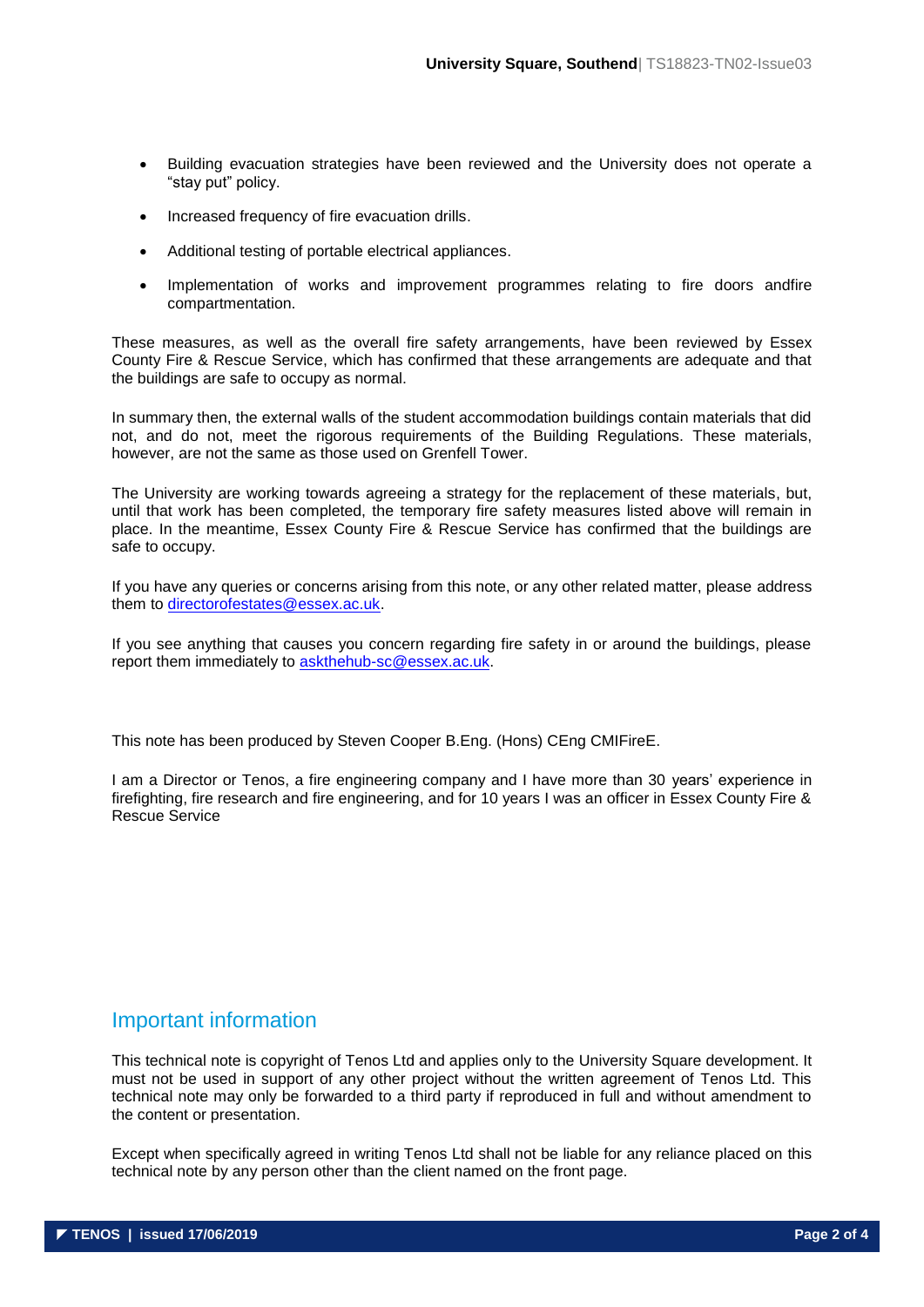# **Appendix 1**

Tenos has previously provided a detailed report on this matter to the University, and in that report, Tenos included the following information;

*"………the external cladding system consists of Trespa Meteon high pressure laminate*  panels supported on an alloy sub-frame, which is then supported by a lightweight steel *framing system. The thermal insulation behind the Trespa rainscreen is Kingspan Kooltherm K15 foamed phenolic rigid board insulation. The system also contains Nilvent breather membrane, cavity barriers and Tyvek waterproof tape.*

*Trespa Meteon hpl panels are available in two versions; Standard and FR. Both versions have a Class 0 surface-spread-of-flame classification. The Standard Meteon panel achieves a Euroclass D-s2. d0, when tested to BS EN 13501 and the Meteon FR panel achieves a Euroclass B-s1. 0 when tested to the same standard fire test.* 

*Neither version of the Trespa panels are therefore considered to be materials of limited combustibility.*

*Kingspan Kooltherm K15 is a foamed phenolic material and can achieve a Class 0 surface-spread-of-flame rating due to the aluminium foil facing that is applied to the faces of the boards. Kingspan Kooltherm K15 is combustible material and the Kingspan website contains no information relating to Euroclass classification. The Kingspan Declaration of Performance (ref 1000.CPR.2013.K15.001) confirms that K15 has a Euroclass C, s1-d0 when tested to BS EN 13501, confirming that it is a combustible material. The relevant BBA certificate 08/4582 is, in my opinion, misleading as it refers to successful large-scale fire tests that have been carried out but fails to state that K15 is only acceptable for use when installed in exactly the same configuration as the tests. The two tests referred to do not include use with a Trespa system.* 

*Kingspan's K15 data sheet is equally misleading, as it states, under Fire Performance, that K15 meets the criteria within BR 135 and is therefore acceptable for use above 18 metres in accordance with Building Regulations. This is only true when K15 is used as part of a system that has successfully passed a large-scale test. A system comprising of Trespa cladding and K15 has not been tested successfully to BR135. Kingspan K15 is a foamed phenolic polymer that, when exposed to a heat source, will develop a surface char layer of predominantly carbon. This char layer partially insulates the unburned material from the heat source and the combustion process may be retarded as a result. When involved in a large scale fire, phenolic foam will emit smoke but does not melt and produce burning droplets.*

*Nilvent is a thin breather membrane that is used to reduce transport of moisture through the external wall make-up. It is a three-layer olefin membrane, i.e. largely constructed from polypropylene polymer and, as such, is combustible.*

*Tyvek is a thin polymer-based waterproof material and is combustible.*

*The Building Regulations 2000, in force at the time the buildings were designed and constructed, required, inter alia, that the external walls of the building shall adequately resist the spread of fire over the walls and from one building to another, having regard to the height, use and position of the building (Building Regulation B4(1)).*

**Building Regulation 4(1)** *The external walls of the building shall adequately resist the spread of fire over the walls and from one building to another, having regard to the height, use and position of the building.*